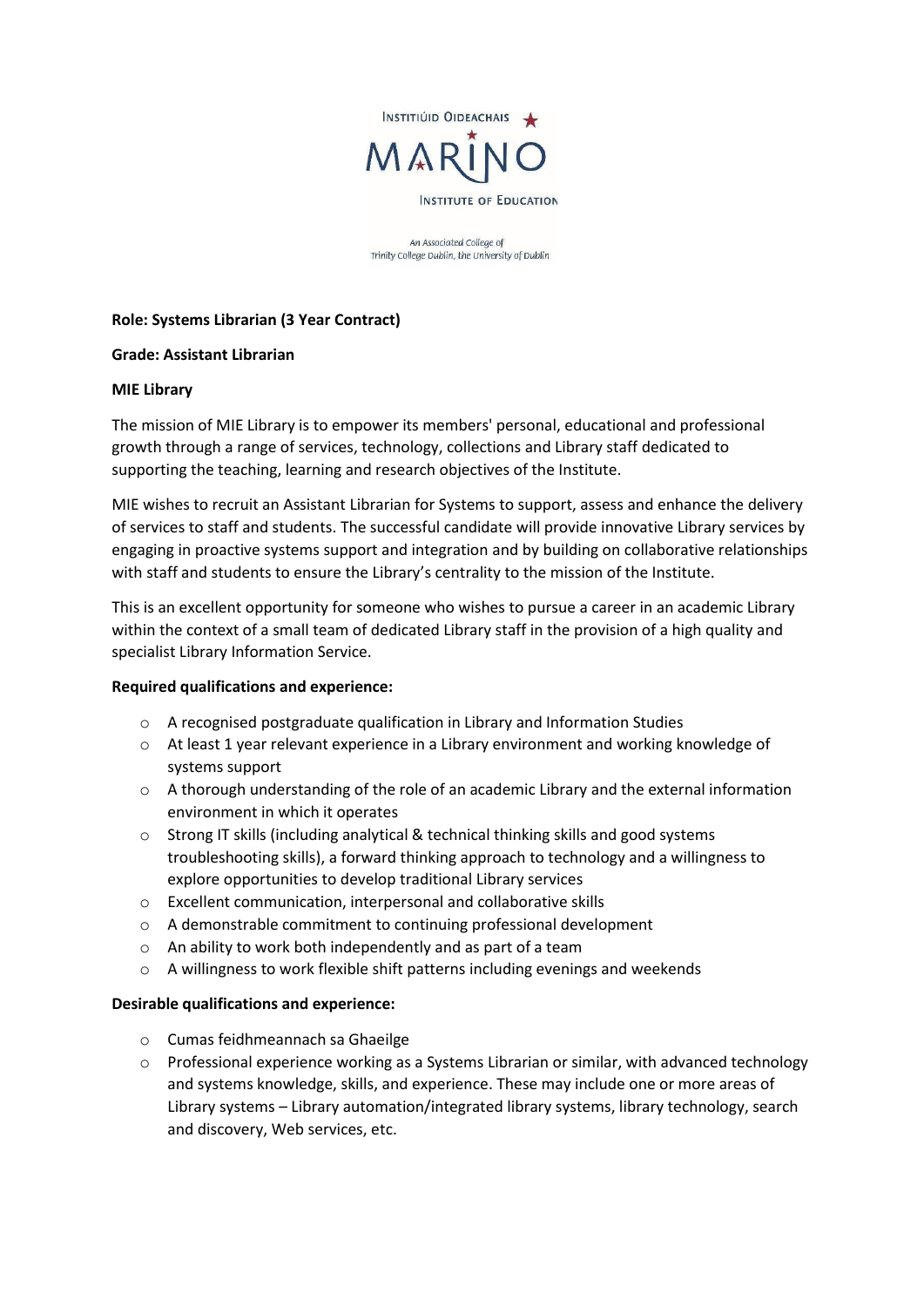- o Demonstrated understanding of the trends related to the ongoing development of integrated Library systems and of emerging technologies within this area of Library technology and automation.
- o Knowledge of cataloguing principles, including MARC and RDA, is desired.

## **Main Activities/Responsibilities**

The Assistant Librarian for Systems will be responsible for:

- o Improving services for Library users using technology
- $\circ$  Developing collaborative relationships with the IT Department and with other Library stakeholders
- o Advising the Head of Library Services on developments in technology that are relevant to the Library
- o Maintenance, upgrading and configuration of the Library Management System and related workflows supporting MIE Library
- $\circ$  Informing the strategic development of the Library with particular reference to Library IT
- o Integrating electronic resources into systems to ensure discovery and ease of access on and off campus
- o Providing technical guidance and support to staff and students in electronic resource access
- o Managing MIE Library website content and liaising with external web-design company as necessary to update and improve it
- o Leading systems related projects as they arise e.g. LibGuides, LibCal, reading list software, discovery tools, RFID stocktake, Library Management System evaluation/replacement and Library website usability studies
- o Assisting in the evaluation of electronic resources and software to improve the delivery of services, operations and processes
- $\circ$  Liaising with IT services as required to ensure that the IT infrastructure of the Library is aligned with and exploits the IT structures within the Institute
- o Ensuring the maintenance and continuous improvement of the Online Public Access Catalogue – Web Interface, liaising with the LMS provider
- o Monitoring and evaluating of collections content and usage to ensure development is responsive to user choice and provides the best possible user experience
- o Creation of reports and compilation of statistical data
- o Assisting at the Library information and circulation desk
- o Representing MIE Library at conferences and events as required from time to time
- o Assisting in the management and mentoring of Library Assistants and or Student staff
- o Any other duties which are appropriate to the post as may be requested by the Head of Library Services

### **APPLICATION, SELECTION PROCESS AND OTHER GENERAL INFORMATION**

### **Method of Selection for Recommendation**

 $\circ$  A shortlisting of applicants will occur which will be based on the applicant's qualifications, suitability and relevant work experience as detailed in the application. It is the responsibility